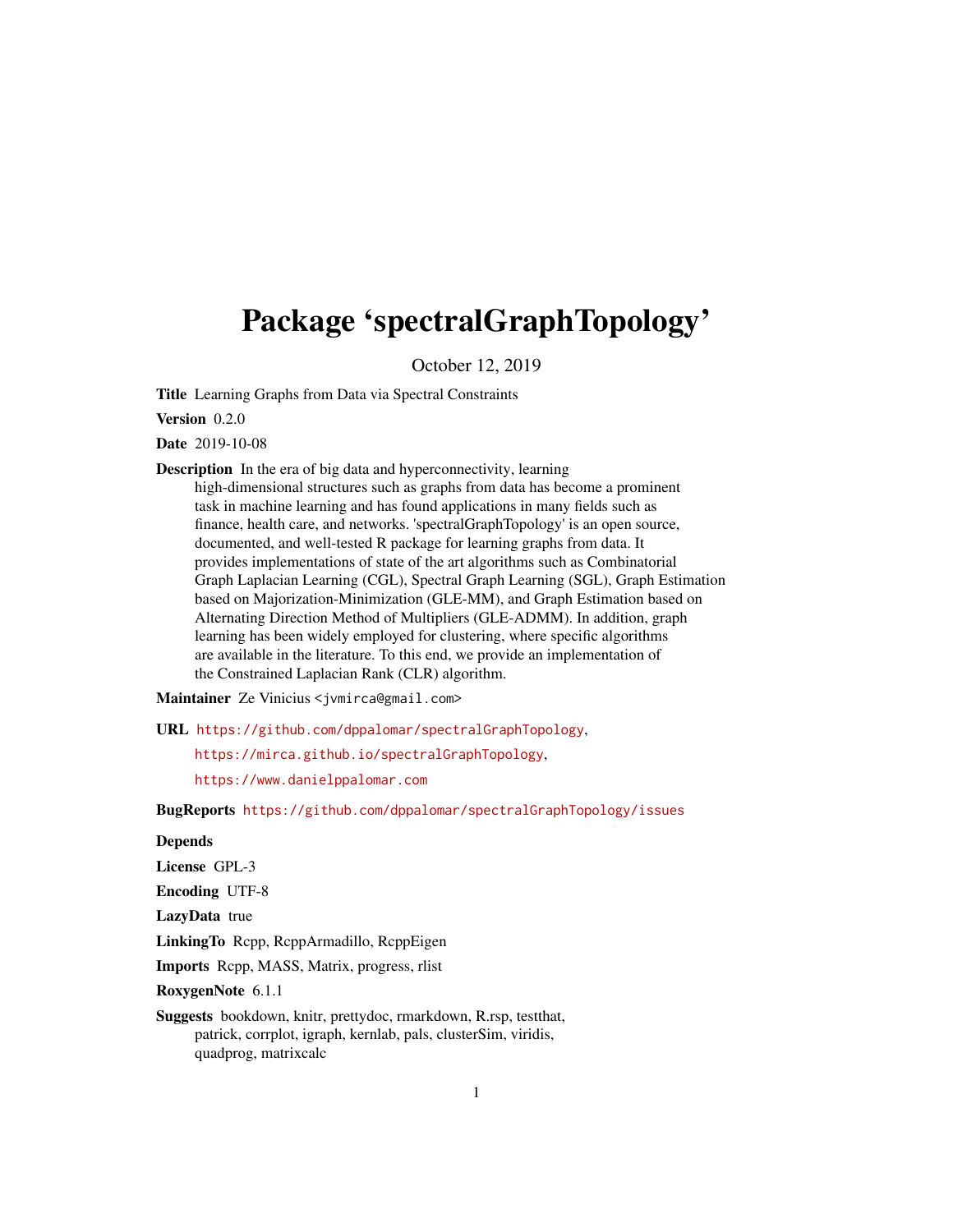<span id="page-1-0"></span>VignetteBuilder knitr, rmarkdown, R.rsp

NeedsCompilation yes

Author Ze Vinicius [cre, aut], Daniel P. Palomar [aut]

Repository CRAN

Date/Publication 2019-10-12 08:00:03 UTC

# R topics documented:

| Index |                                                                                                                                     | 18 |
|-------|-------------------------------------------------------------------------------------------------------------------------------------|----|
|       |                                                                                                                                     |    |
|       |                                                                                                                                     |    |
|       |                                                                                                                                     |    |
|       | $learn_k_{\text{component\_graph}} \dots \dots \dots \dots \dots \dots \dots \dots \dots \dots \dots \dots \dots \dots \dots \dots$ |    |
|       |                                                                                                                                     |    |
|       |                                                                                                                                     |    |
|       |                                                                                                                                     |    |
|       |                                                                                                                                     |    |
|       |                                                                                                                                     |    |
|       |                                                                                                                                     |    |
|       |                                                                                                                                     |    |
|       |                                                                                                                                     |    |
|       |                                                                                                                                     |    |

spectralGraphTopology-package

*Package spectralGraphTopology*

#### Description

This package provides estimators to learn k-component, bipartite, and k-component bipartite graphs from data by imposing spectral constraints on the eigenvalues and eigenvectors of the Laplacian and adjacency matrices. Those estimators leverages spectral properties of the graphical models as a prior information, which turn out to play key roles in unsupervised machine learning tasks such as community detection.

# Functions

[learn\\_k\\_component\\_graph](#page-12-1) [learn\\_bipartite\\_graph](#page-6-1) [learn\\_bipartite\\_k\\_component\\_graph](#page-8-1) [cluster\\_k\\_component\\_graph](#page-3-1) [learn\\_laplacian\\_gle\\_mm](#page-15-1) [learn\\_laplacian\\_gle\\_admm](#page-14-1) [L](#page-5-1) [A](#page-2-1)

#### Help

For a quick help see the README file: [GitHub-README.](https://github.com/dppalomar/spectralGraphTopology/blob/master/README.md)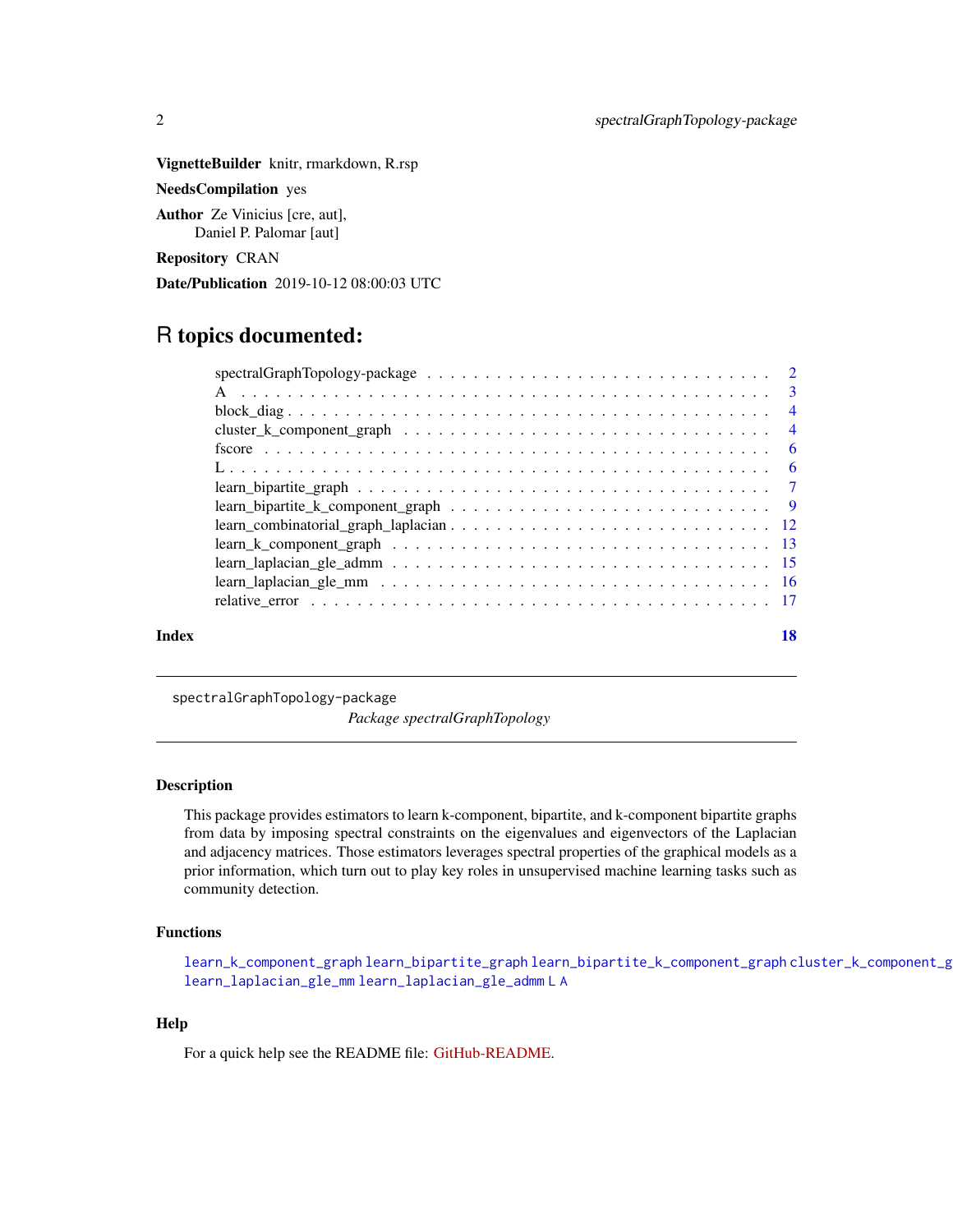#### <span id="page-2-0"></span>Author(s)

Ze Vinicius and Daniel P. Palomar

## References

S. Kumar, J. Ying, J. V. de Miranda Cardoso, and D. P. Palomar (2019). <https://arxiv.org/abs/1904.09792>

N., Feiping, W., Xiaoqian, J., Michael I., and H., Heng. (2016). The Constrained Laplacian Rank Algorithm for Graph-based Clustering, AAAI'16. <http://dl.acm.org/citation.cfm?id=3016100.3016174>

Licheng Zhao, Yiwei Wang, Sandeep Kumar, and Daniel P. Palomar. Optimization Algorithms for Graph Laplacian Estimation via ADMM and MM IEEE Trans. on Signal Processing, vol. 67, no. 16, pp. 4231-4244, Aug. 2019

<span id="page-2-1"></span>A *Computes the Adjacency linear operator which maps a vector of weights into a valid Adjacency matrix.*

# Description

Computes the Adjacency linear operator which maps a vector of weights into a valid Adjacency matrix.

#### Usage

 $A(w)$ 

#### Arguments

w weight vector of the graph

### Value

Aw the Adjacency matrix

#### Examples

library(spectralGraphTopology) Aw <-  $A(c(1, 0, 1))$ Aw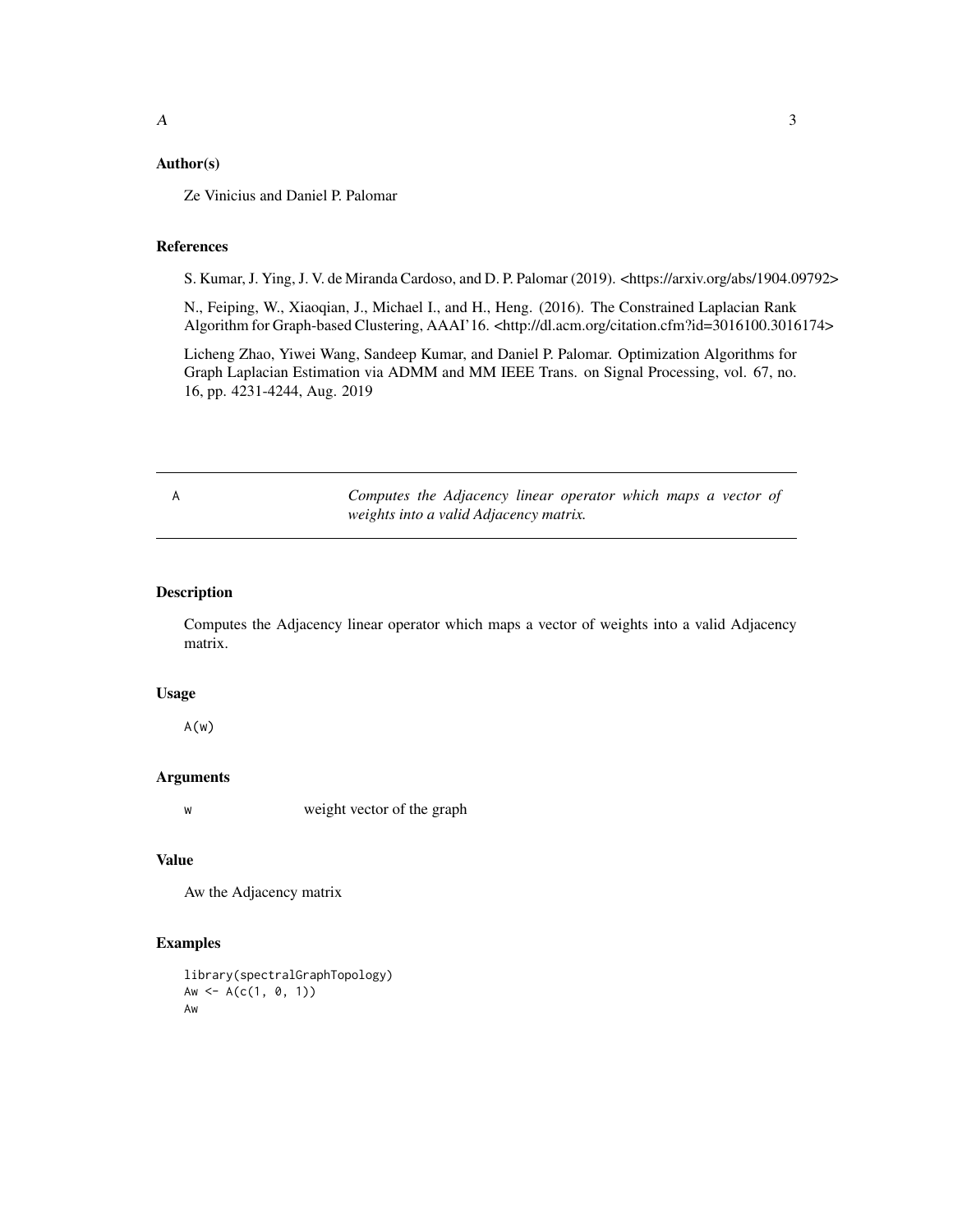<span id="page-3-0"></span>

# Description

Constructs a block diagonal matrix from a list of square matrices

#### Usage

block\_diag(...)

#### Arguments

... list of matrices or individual matrices

#### Value

block diagonal matrix

#### Examples

library(spectralGraphTopology)  $X \le L(c(1, 0, 1))$  $Y \leftarrow L(c(1, 0, 1, 0, 0, 1))$ B <- block\_diag(X, Y) B

```
cluster_k_component_graph
```
*Cluster a k-component graph from data using the Constrained Laplacian Rank algorithm Cluster a k-component graph on the basis of an observed data matrix. Check out https://mirca.github.io/spectralGraphTopology for code examples.*

#### Description

Cluster a k-component graph from data using the Constrained Laplacian Rank algorithm

Cluster a k-component graph on the basis of an observed data matrix. Check out https://mirca.github.io/spectralGraphTopology for code examples.

#### Usage

```
cluster_k_component_graph(Y, k = 1, m = 5, lmd = 1, eigtol = 1e-09,
  edgetol = 1e-06, maxiter = 1000)
```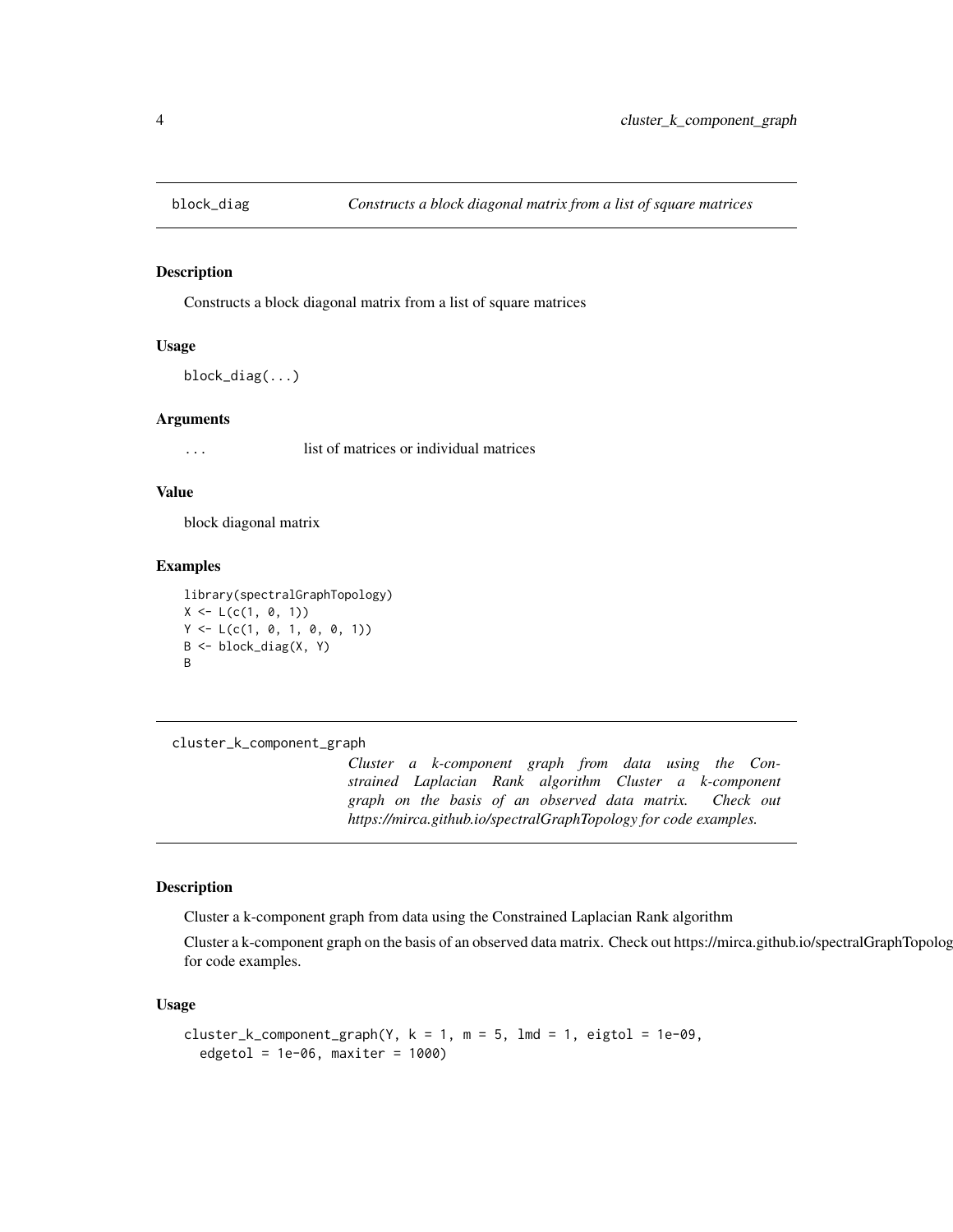#### Arguments

| Y       | a pxn data matrix, where p is the number of nodes and n is the number of features<br>(or data points per node) |
|---------|----------------------------------------------------------------------------------------------------------------|
| k       | the number of components of the graph                                                                          |
| m       | the maximum number of possible connections for a given node used to build an<br>affinity matrix                |
| lmd     | L2-norm regularization hyperparameter                                                                          |
| eigtol  | value below which eigenvalues are considered to be zero                                                        |
| edgetol | value below which edge weights are considered to be zero                                                       |
| maxiter | the maximum number of iterations                                                                               |

# Value

A list containing the following elements:

| Laplacian    | the estimated Laplacian Matrix            |
|--------------|-------------------------------------------|
| Adjacency    | the estimated Adjacency Matrix            |
| eigvals      | the eigenvalues of the Laplacian Matrix   |
| $lmd$ seq    | sequence of lmd values at every iteration |
| elapsed_time | elapsed time at every iteration           |

# Author(s)

Ze Vinicius and Daniel Palomar

#### References

Nie, Feiping and Wang, Xiaoqian and Jordan, Michael I. and Huang, Heng. The Constrained Laplacian Rank Algorithm for Graph-based Clustering, 2016, AAAI'16. http://dl.acm.org/citation.cfm?id=3016100.3016174

#### Examples

```
library(clusterSim)
library(spectralGraphTopology)
library(igraph)
set.seed(1)
# number of nodes per cluster
N < -30# generate datapoints
twomoon <- shapes.two.moon(N)
# estimate underlying graph
graph <- cluster_k_component_graph(twomoon$data, k = 2)
# build network
net <- graph_from_adjacency_matrix(graph$Adjacency, mode = "undirected", weighted = TRUE)
# colorify nodes and edges
colors <- c("#706FD3", "#FF5252", "#33D9B2")
V(net)$cluster <- twomoon$clusters
```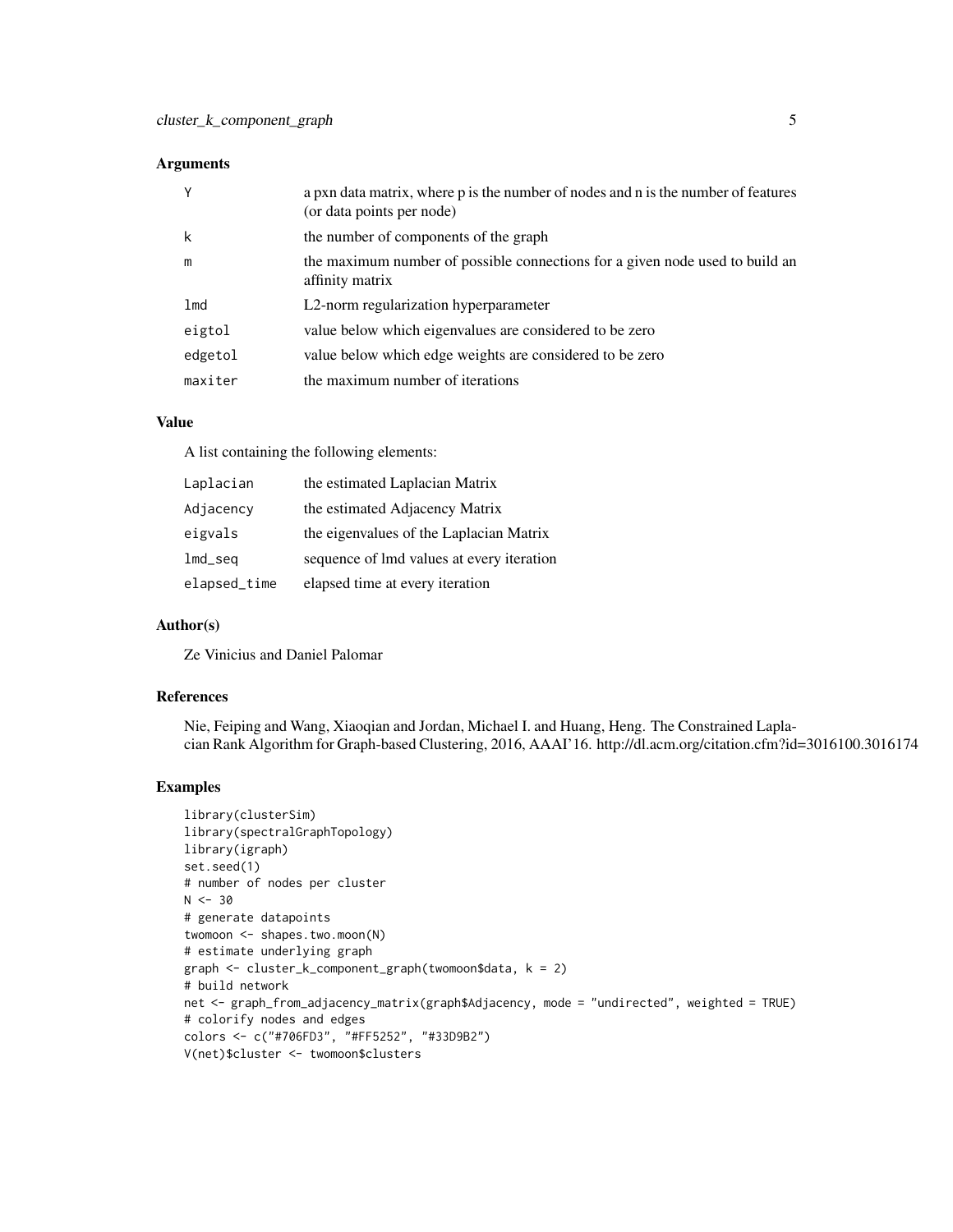```
E(net)$color <- apply(as.data.frame(get.edgelist(net)), 1,
                      function(x) ifelse(V(net)$cluster[x[1]] == V(net)$cluster[x[2]],
                                        colors[V(net)$cluster[x[1]]], '#000000'))
V(net)$color <- c(colors[1], colors[2])[twomoon$clusters]
# plot network
plot(net, layout = twomoon$data, vertex.label = NA, vertex.size = 3)
```
fscore *Computes the fscore between two matrices*

#### Description

Computes the fscore between two matrices

#### Usage

 $fscore(A, B,eps = 1e-04)$ 

#### Arguments

| A   | first matrix                                                                     |
|-----|----------------------------------------------------------------------------------|
| - B | second matrix                                                                    |
| eps | real number such that edges whose values are smaller than eps are not considered |
|     | in the computation of the fscore                                                 |

#### Examples

library(spectralGraphTopology)  $X \leftarrow L(c(1, 0, 1))$ fscore(X, X)

<span id="page-5-1"></span>

L *Computes the Laplacian linear operator which maps a vector of weights into a valid Laplacian matrix.*

# Description

Computes the Laplacian linear operator which maps a vector of weights into a valid Laplacian matrix.

#### Usage

 $L(w)$ 

#### Arguments

w weight vector of the graph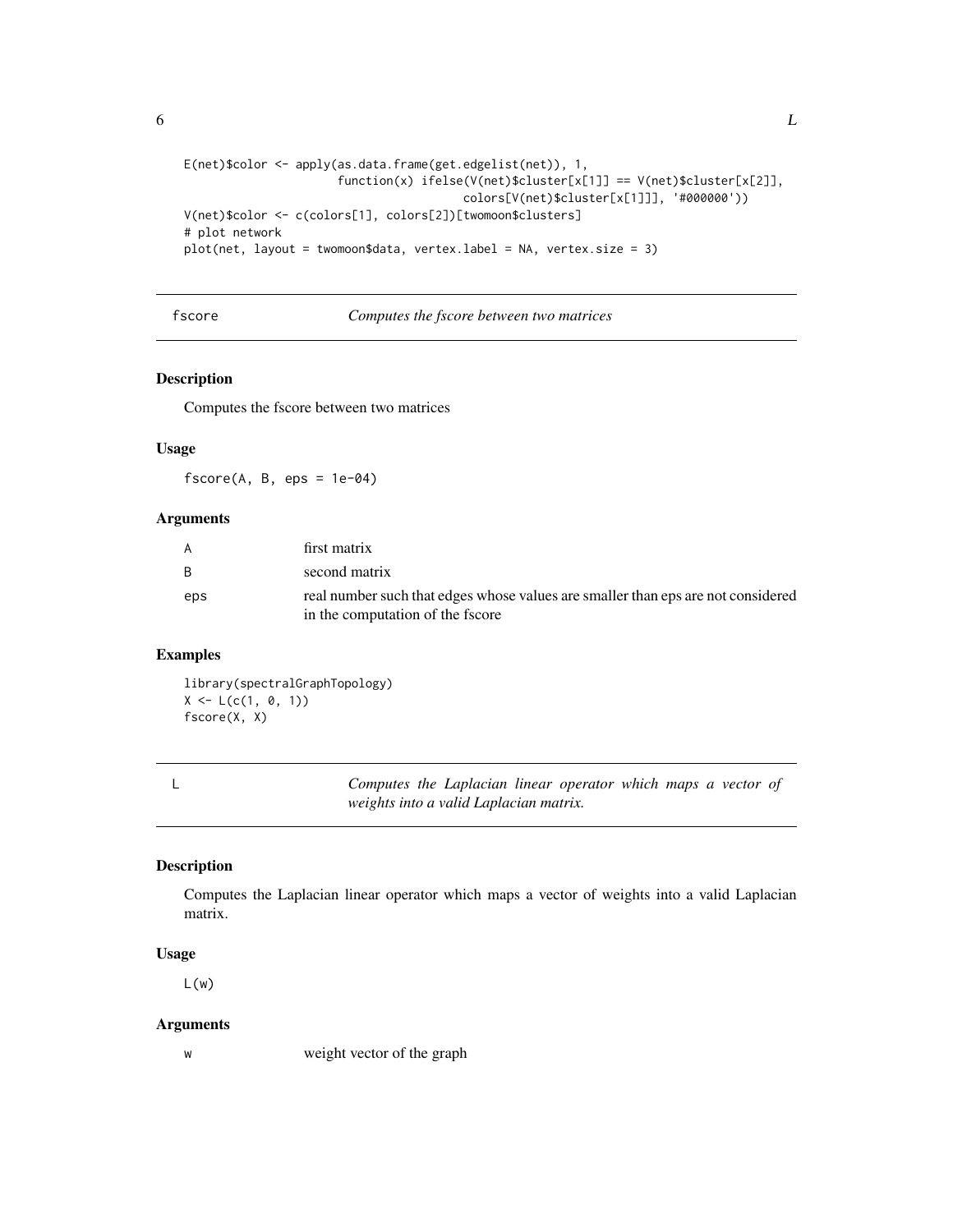# <span id="page-6-0"></span>learn\_bipartite\_graph 7

# Value

Lw the Laplacian matrix

# Examples

```
library(spectralGraphTopology)
Lw \leftarrow L(c(1, 0, 1))Lw
```
<span id="page-6-1"></span>learn\_bipartite\_graph *Learn a bipartite graph Learns a bipartite graph on the basis of an observed data matrix*

# Description

Learn a bipartite graph

Learns a bipartite graph on the basis of an observed data matrix

# Usage

```
learn_bipartite_graph(S, is_data_matrix = FALSE, z = 0, nu = 10000,
  alpha = 0, w0 = "naive", m = 7, maxiter = 10000,
  abstol = 1e-06, reltol = 1e-04, record\_weights = FALSE,
 verbose = TRUE)
```

| S              | either a pxp sample covariance/correlation matrix, or a pxn data matrix, where p<br>is the number of nodes and n is the number of features (or data points per node)                                                                                                                                                                              |
|----------------|---------------------------------------------------------------------------------------------------------------------------------------------------------------------------------------------------------------------------------------------------------------------------------------------------------------------------------------------------|
|                | is_data_matrix whether the matrix S should be treated as data matrix or sample covariance<br>matrix                                                                                                                                                                                                                                               |
| z              | the number of zero eigenvalues for the Adjancecy matrix                                                                                                                                                                                                                                                                                           |
| nu             | regularization hyperparameter for the term $\ A(w) - V\ $ Psi V' $\ A\ $                                                                                                                                                                                                                                                                          |
| alpha          | L1 regularization hyperparameter                                                                                                                                                                                                                                                                                                                  |
| w0             | initial estimate for the weight vector the graph or a string selecting an appropri-<br>ate method. Available methods are: "qp": finds $w0$ that minimizes $\text{Iginv}(S)$ -<br>$L(w0)\parallel F$ , w0 >= 0; "naive": takes w0 as the negative of the off-diagonal ele-<br>ments of the pseudo inverse, setting to 0 any elements s.t. $w0 < 0$ |
| m              | in case is $\Delta$ data matrix = TRUE, then we build an affinity matrix based on Nie<br>et. al. 2017, where m is the maximum number of possible connections for a<br>given node                                                                                                                                                                  |
| maxiter        | the maximum number of iterations                                                                                                                                                                                                                                                                                                                  |
| abstol         | absolute tolerance on the weight vector w                                                                                                                                                                                                                                                                                                         |
| reltol         | relative tolerance on the weight vector w                                                                                                                                                                                                                                                                                                         |
| record_weights | whether to record the edge values at each iteration                                                                                                                                                                                                                                                                                               |
| verbose        | whether to output a progress bar showing the evolution of the iterations                                                                                                                                                                                                                                                                          |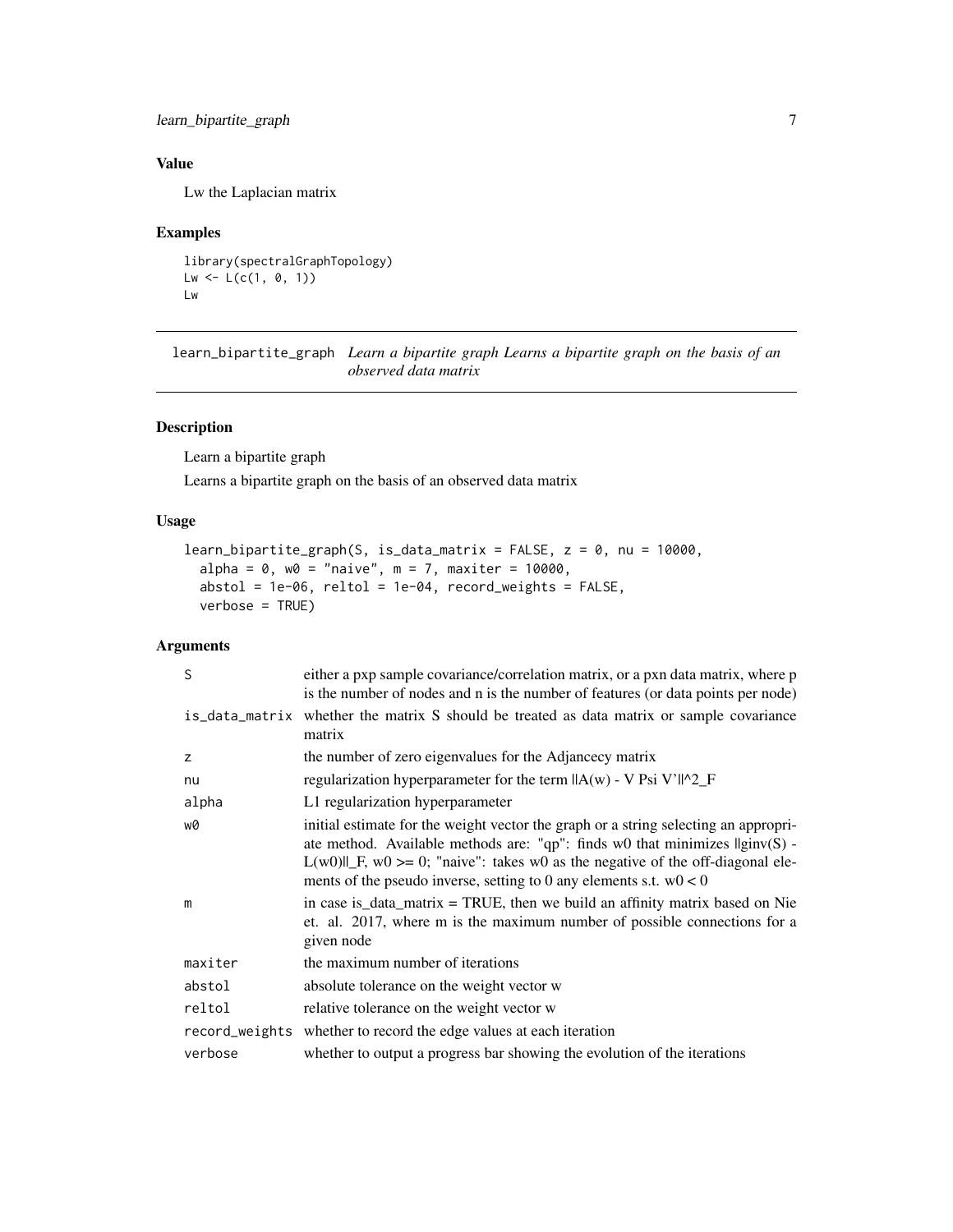# Value

A list containing possibly the following elements:

| Laplacian    | the estimated Laplacian Matrix                                                                    |
|--------------|---------------------------------------------------------------------------------------------------|
| Adjacency    | the estimated Adjacency Matrix                                                                    |
| W            | the estimated weight vector                                                                       |
| psi          | optimization variable accounting for the eigenvalues of the Adjacency matrix                      |
| V            | eigenvectors of the estimated Adjacency matrix                                                    |
| elapsed_time | elapsed time recorded at every iteration                                                          |
| convergence  | boolean flag to indicate whether or not the optimization converged                                |
| obi_fun      | values of the objective function at every iteration in case record_objective $=$<br><b>TRUE</b>   |
| loglike      | values of the negative loglikelihood at every iteration in case record_objective =<br><b>TRUE</b> |
| w_seq        | sequence of weight vectors at every iteration in case record_weights = TRUE                       |
|              |                                                                                                   |

# Author(s)

Ze Vinicius and Daniel Palomar

#### References

S. Kumar, J. Ying, J. V. de Miranda Cardoso, D. P. Palomar. A unified framework for structured graph learning via spectral constraints (2019). https://arxiv.org/pdf/1904.09792.pdf

#### Examples

```
library(spectralGraphTopology)
library(igraph)
library(viridis)
library(corrplot)
set.seed(42)
n1 < -10n2 < -6n < - n1 + n2pc < - .9bipartite <- sample_bipartite(n1, n2, type="Gnp", p = pc, directed=FALSE)
# randomly assign edge weights to connected nodes
E(bipartite)$weight <- runif(gsize(bipartite), min = 0, max = 1)
# get true Laplacian and Adjacency
Ltrue <- as.matrix(laplacian_matrix(bipartite))
Atrue <- diag(diag(Ltrue)) - Ltrue
# get samples
Y \leq - MASS::mvrnorm(100 * n, rep(0, n), Sigma = MASS::ginv(Ltrue))
# compute sample covariance matrix
S \leftarrow cov(Y)# estimate Adjacency matrix
graph <- learn_bipartite_graph(S, z = 4, verbose = FALSE)
```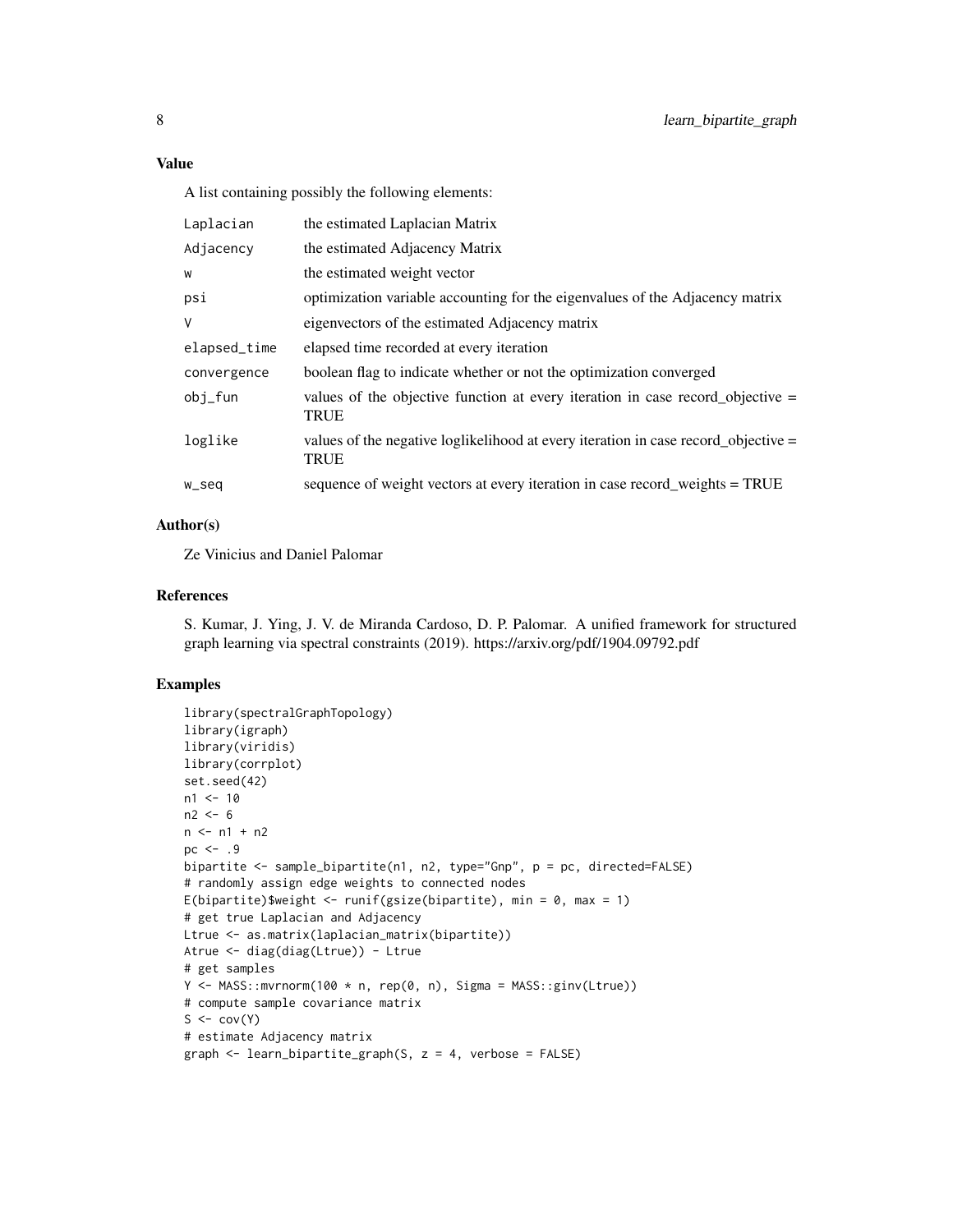```
graph$Adjacency[graph$Adjacency < 1e-3] <- 0
# Plot Adjacency matrices: true, noisy, and estimated
corrplot(Atrue / max(Atrue), is.corr = FALSE, method = "square",
         addgrid,col = NA, tl.pos = "n", cl.cex = 1.25)corrplot(graph$Adjacency / max(graph$Adjacency), is.corr = FALSE,
         method = "square", addgrid.col = NA, tl.pos = "n", cl.cex = 1.25)
# build networks
estimated_bipartite <- graph_from_adjacency_matrix(graph$Adjacency,
                                                   mode = "undirected",
                                                   weighted = TRUE)
V(estimated_bipartite)$type <- c(rep(0, 10), rep(1, 6))
la = layout_as_bipartite(estimated_bipartite)
colors \le viridis(20, begin = 0, end = 1, direction = -1)
c_scale <- colorRamp(colors)
E(estimated_bipartite)$color = apply(
  c_scale(E(estimated_bipartite)$weight / max(E(estimated_bipartite)$weight)), 1,
                          function(x) rgb(x[1]/255, x[2]/255, x[3]/255))
E(bipartite)$color = apply(c_scale(E(bipartite)$weight / max(E(bipartite)$weight)), 1,
                      function(x) rgb(x[1]/255, x[2]/255, x[3]/255))
la = la[, c(2, 1)]# Plot networks: true and estimated
plot(bipartite, layout = la, vertex.color=c("red","black")[V(bipartite)$type + 1],
     vertex.shape = c("square", "circle")[V(bipartite)$type + 1],
     vertex.label = NA, vertex.size = 5)
plot(estimated_bipartite, layout = la,
     vertex.color=c("red","black")[V(estimated_bipartite)$type + 1],
     vertex.shape = c("square", "circle")[V(estimated_bipartite)$type + 1],
     vertex.label = NA, vertex.size = 5)
```
<span id="page-8-1"></span>learn\_bipartite\_k\_component\_graph

*Learns a bipartite k-component graph Jointly learns the Laplacian and Adjacency matrices of a graph on the basis of an observed data matrix*

#### Description

Learns a bipartite k-component graph

Jointly learns the Laplacian and Adjacency matrices of a graph on the basis of an observed data matrix

#### Usage

```
learn_bipartite_k_component_graph(S, is_data_matrix = FALSE, z = 0,
 k = 1, w0 = "naive", m = 7, alpha = 0, beta = 10000,
  rho = 0.01, fix_{beta} = TRUE, beta_{max} = 1e+06, nu = 10000.
  1b = 0, ub = 10000, maxiter = 10000, abstol = 1e-06,
  reltol = 1e-04, eigtol = 1e-09, record_weights = FALSE,
  record_objective = FALSE, verbose = TRUE)
```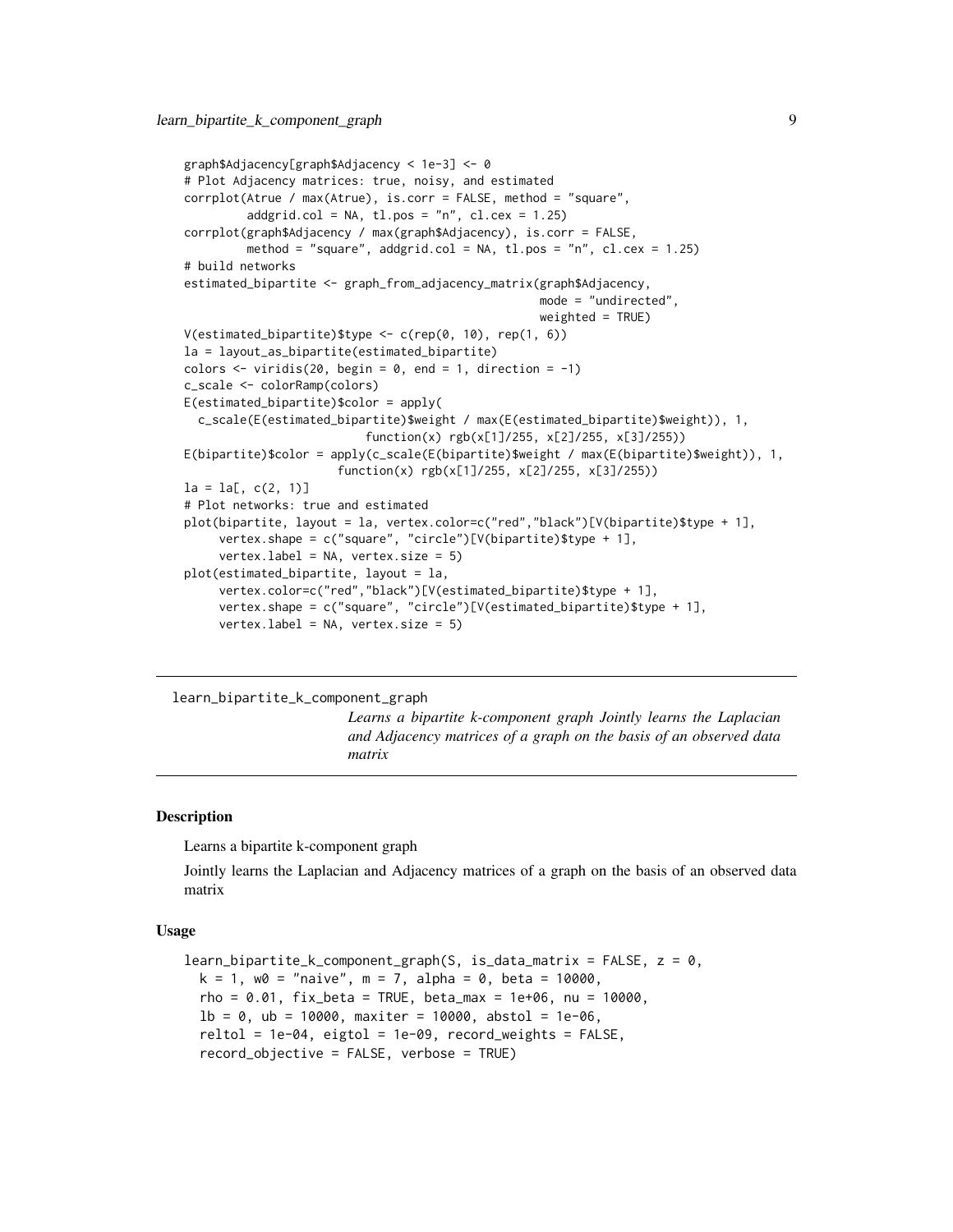# Arguments

| S                | either a pxp sample covariance/correlation matrix, or a pxn data matrix, where p<br>is the number of nodes and n is the number of features (or data points per node)                                                                                                                                                                        |  |
|------------------|---------------------------------------------------------------------------------------------------------------------------------------------------------------------------------------------------------------------------------------------------------------------------------------------------------------------------------------------|--|
|                  | is_data_matrix whether the matrix S should be treated as data matrix or sample covariance<br>matrix                                                                                                                                                                                                                                         |  |
| z                | the number of zero eigenvalues for the Adjancecy matrix                                                                                                                                                                                                                                                                                     |  |
| k                | the number of components of the graph                                                                                                                                                                                                                                                                                                       |  |
| w0               | initial estimate for the weight vector the graph or a string selecting an appropri-<br>ate method. Available methods are: "qp": finds $w0$ that minimizes $\text{Iginv}(S)$ -<br>$L(w0)$    F, w0 > = 0; "naive": takes w0 as the negative of the off-diagonal ele-<br>ments of the pseudo inverse, setting to 0 any elements s.t. $w0 < 0$ |  |
| m                | in case is_data_matrix = TRUE, then we build an affinity matrix based on Nie<br>et. al. 2017, where m is the maximum number of possible connections for a<br>given node                                                                                                                                                                     |  |
| alpha            | L1 regularization hyperparameter                                                                                                                                                                                                                                                                                                            |  |
| beta             | regularization hyperparameter for the term $\ L(w) - U$ Lambda U' $\ A2_F$                                                                                                                                                                                                                                                                  |  |
| rho              | how much to increase (decrease) beta in case fix beta = FALSE                                                                                                                                                                                                                                                                               |  |
| fix_beta         | whether or not to fix the value of beta. In case this parameter is set to false, then<br>beta will increase (decrease) depending whether the number of zero eigenvalues<br>is lesser (greater) than k                                                                                                                                       |  |
| beta_max         | maximum allowed value for beta                                                                                                                                                                                                                                                                                                              |  |
| nu               | regularization hyperparameter for the term $\ A(w) - V\ $ Psi V' $\ A\ $ <sup>2</sup> _F                                                                                                                                                                                                                                                    |  |
| 1b               | lower bound for the eigenvalues of the Laplacian matrix                                                                                                                                                                                                                                                                                     |  |
| ub               | upper bound for the eigenvalues of the Laplacian matrix                                                                                                                                                                                                                                                                                     |  |
| maxiter          | the maximum number of iterations                                                                                                                                                                                                                                                                                                            |  |
| abstol           | absolute tolerance on the weight vector w                                                                                                                                                                                                                                                                                                   |  |
| reltol           | relative tolerance on the weight vector w                                                                                                                                                                                                                                                                                                   |  |
| eigtol           | value below which eigenvalues are considered to be zero                                                                                                                                                                                                                                                                                     |  |
|                  | record_weights whether to record the edge values at each iteration                                                                                                                                                                                                                                                                          |  |
| record_objective |                                                                                                                                                                                                                                                                                                                                             |  |
|                  | whether to record the objective function values at each iteration                                                                                                                                                                                                                                                                           |  |
| verbose          | whether to output a progress bar showing the evolution of the iterations                                                                                                                                                                                                                                                                    |  |

# Value

A list containing possibly the following elements:

| Laplacian | the estimated Laplacian Matrix                                               |
|-----------|------------------------------------------------------------------------------|
| Adjacencv | the estimated Adjacency Matrix                                               |
| w         | the estimated weight vector                                                  |
| psi       | optimization variable accounting for the eigenvalues of the Adjacency matrix |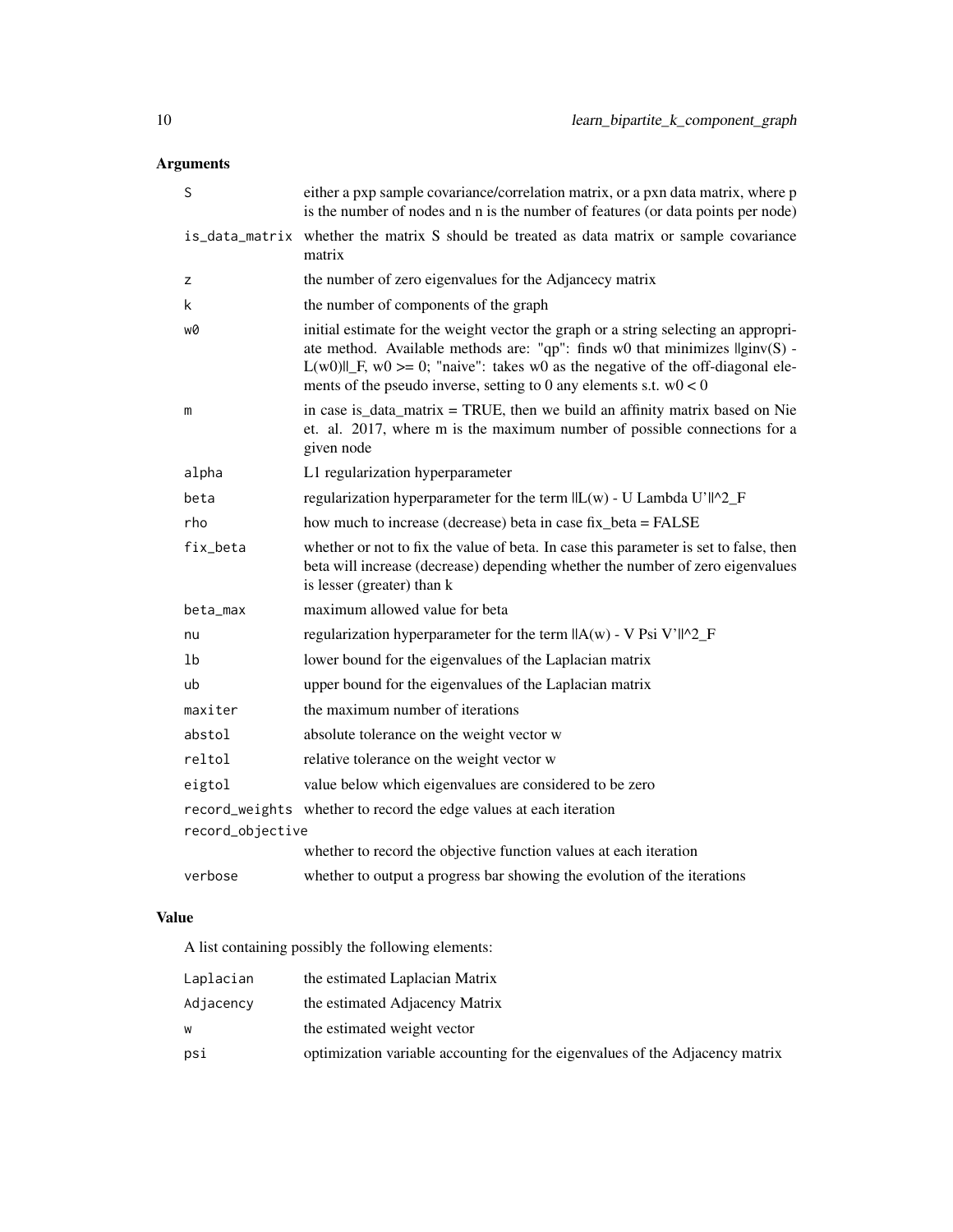| lambda       | optimization variable accounting for the eigenvalues of the Laplacian matrix                      |
|--------------|---------------------------------------------------------------------------------------------------|
| $\vee$       | eigenvectors of the estimated Adjacency matrix                                                    |
| U            | eigenvectors of the estimated Laplacian matrix                                                    |
| elapsed_time | elapsed time recorded at every iteration                                                          |
| beta_seg     | sequence of values taken by beta in case fix_beta = FALSE                                         |
| convergence  | boolean flag to indicate whether or not the optimization converged                                |
| obi_fun      | values of the objective function at every iteration in case record objective $=$<br><b>TRUE</b>   |
| loglike      | values of the negative loglikelihood at every iteration in case record_objective =<br><b>TRUE</b> |
| w_seq        | sequence of weight vectors at every iteration in case record_weights = TRUE                       |

#### Author(s)

Ze Vinicius and Daniel Palomar

#### References

S. Kumar, J. Ying, J. V. de Miranda Cardoso, D. P. Palomar. A unified framework for structured graph learning via spectral constraints (2019). https://arxiv.org/pdf/1904.09792.pdf

#### Examples

```
library(spectralGraphTopology)
library(igraph)
library(viridis)
library(corrplot)
set.seed(42)
w \leftarrow c(1, 0, 0, 1, 0, 1) * runif(6)Laplacian <- block_diag(L(w), L(w))
Atrue <- diag(diag(Laplacian)) - Laplacian
bipartite <- graph_from_adjacency_matrix(Atrue, mode = "undirected", weighted = TRUE)
n <- ncol(Laplacian)
Y <- MASS::mvrnorm(40 * n, rep(0, n), MASS::ginv(Laplacian))
graph <- learn_bipartite_k_component_graph(cov(Y), k = 2, beta = 1e2, nu = 1e2, verbose = FALSE)
graph$Adjacency[graph$Adjacency < 1e-2] <- 0
# Plot Adjacency matrices: true, noisy, and estimated
corrplot(Atrue / max(Atrue), is.corr = FALSE, method = "square", addgrid.col = NA, tl.pos = "n",
         cl.cex = 1.25)
corrplot(graph$Adjacency / max(graph$Adjacency), is.corr = FALSE, method = "square",
         addgrid,col = NA, tl.pos = "n", cl.cex = 1.25)# Plot networks
estimated_bipartite <- graph_from_adjacency_matrix(graph$Adjacency, mode = "undirected",
                                                    weighted = TRUE)
V(bipartite)$type <- rep(c(TRUE, FALSE), 4)
V(estimated_bipartite)$type <- rep(c(TRUE, FALSE), 4)
la = layout_as_bipartite(estimated_bipartite)
colors \le viridis(20, begin = 0, end = 1, direction = -1)
c_scale <- colorRamp(colors)
```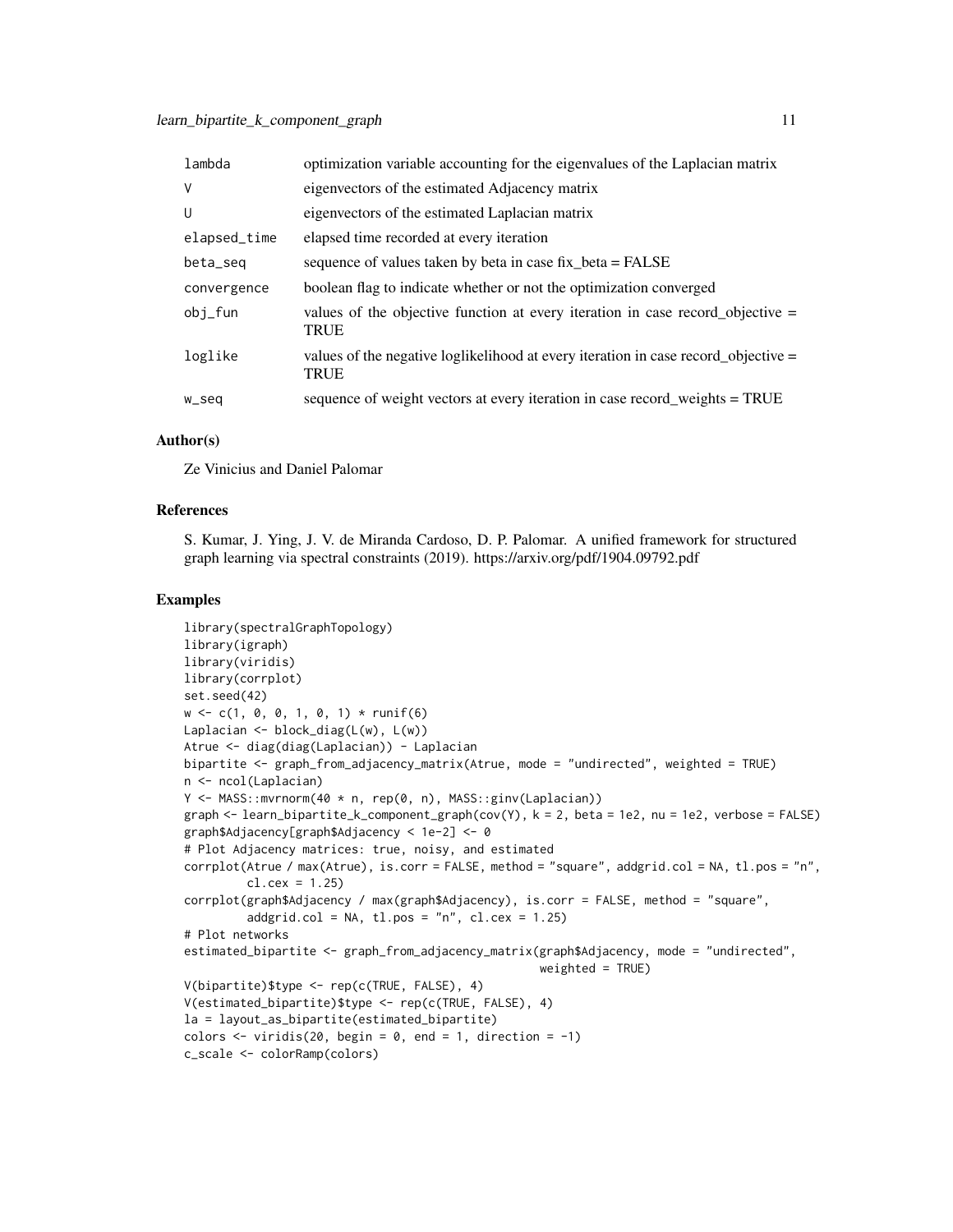```
E(estimated_bipartite)$color = apply(
          c_scale(E(estimated_bipartite)$weight / max(E(estimated_bipartite)$weight)), 1,
                                     function(x) rgb(x[1]/255, x[2]/255, x[3]/255))
E(bipartite)$color = apply(c_scale(E(bipartite)$weight / max(E(bipartite)$weight)), 1,
                           function(x) rgb(x[1]/255, x[2]/255, x[3]/255))
la = la[, c(2, 1)]# Plot networks: true and estimated
plot(bipartite, layout = la,
     vertex.color = c("red","black")[V(bipartite)$type + 1],
     vertex.shape = c("square", "circle")[V(bipartite)$type + 1],
     vertex.label = NA, vertex.size = 5)
plot(estimated_bipartite, layout = la,
     vertex.color = c("red","black")[V(estimated_bipartite)$type + 1],
     vertex.shape = c("square", "circle")[V(estimated_bipartite)$type + 1],
     vertex.label = NA, vertex.size = 5)
```

```
learn_combinatorial_graph_laplacian
```
*Learn the Combinatorial Graph Laplacian from data Learns a graph Laplacian matrix using the Combinatorial Graph Laplacian (CGL) algorithm proposed by Egilmez et. al. (2017)*

# **Description**

Learn the Combinatorial Graph Laplacian from data

Learns a graph Laplacian matrix using the Combinatorial Graph Laplacian (CGL) algorithm proposed by Egilmez et. al. (2017)

#### Usage

```
learn_combinatorial_graph_laplacian(S, A_mask = NULL, alpha = 0,
  reltol = 1e-05, max_cycle = 10000, regtype = 1,
  record_objective = FALSE, verbose = TRUE)
```

| S                | sample covariance matrix                                                                                                                                                                            |  |
|------------------|-----------------------------------------------------------------------------------------------------------------------------------------------------------------------------------------------------|--|
| A_mask           | binary adjacency matrix of the graph                                                                                                                                                                |  |
| alpha            | L1-norm regularization hyperparameter                                                                                                                                                               |  |
| reltol           | minimum relative error considered for the stopping criteri                                                                                                                                          |  |
| max_cycle        | maximum number of cycles                                                                                                                                                                            |  |
| regtype          | type of L1-norm regularization. If reg_type $== 1$ , then all elements of the Lapla-<br>cian matrix will be regularized. If reg_type $== 2$ , only the off-diagonal elements<br>will be regularized |  |
| record_objective |                                                                                                                                                                                                     |  |
|                  | whether or not to record the objective function value at every iteration. Default<br>is FALSE                                                                                                       |  |
| verbose          | if TRUE, then a progress bar will be displayed in the console. Default is TRUE                                                                                                                      |  |
|                  |                                                                                                                                                                                                     |  |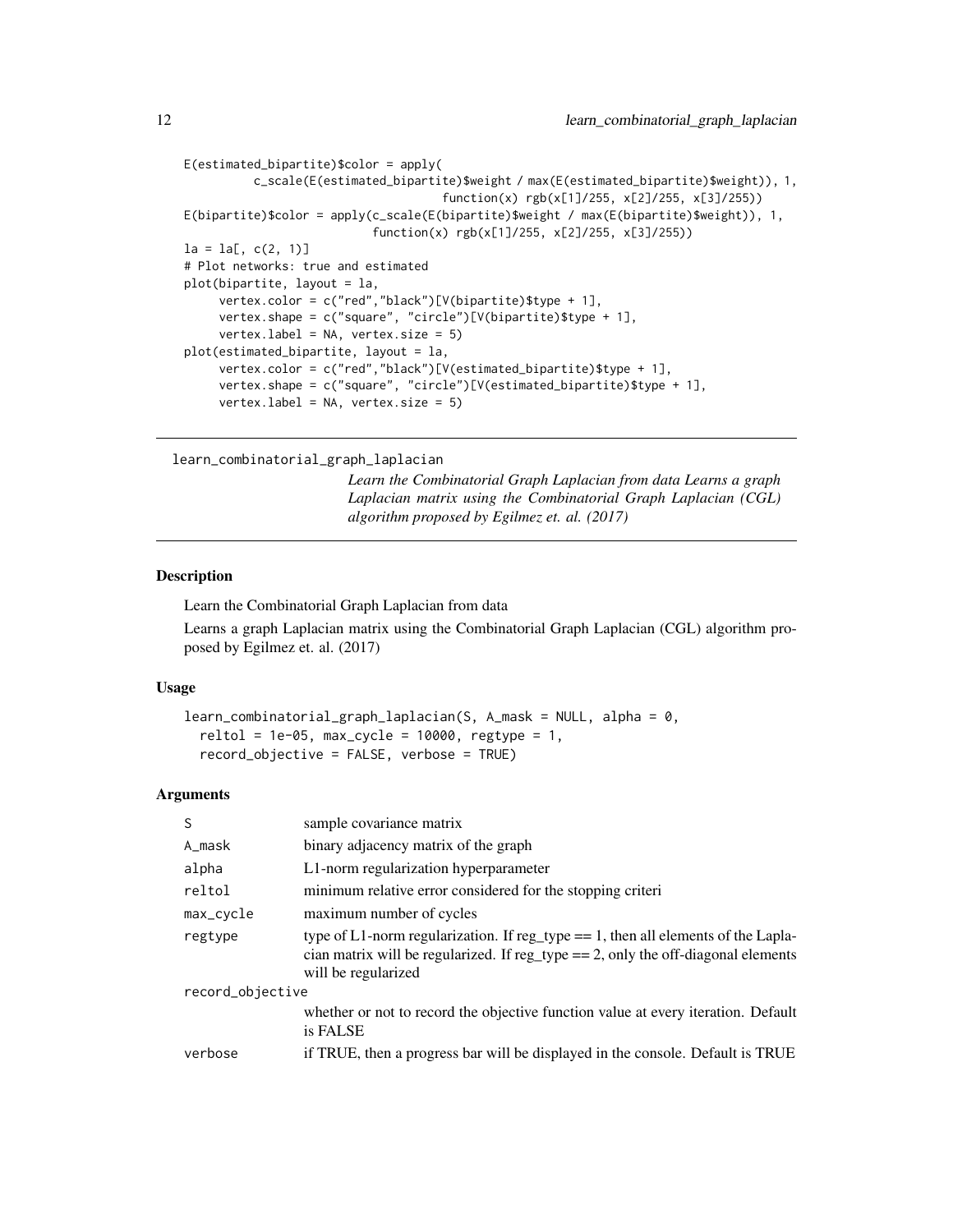#### <span id="page-12-0"></span>Value

A list containing possibly the following elements

| Laplacian    | estimated Laplacian Matrix                                                                        |
|--------------|---------------------------------------------------------------------------------------------------|
| elapsed_time | elapsed time recorded at every iteration                                                          |
| frod_norm    | relative Frobenius norm between consecutive estimates of the Laplacian matrix                     |
| convergence  | whether or not the algorithm has converged within the tolerance and max num-<br>ber of iterations |
| obi_fun      | objective function value at every iteration, in case record objective = TRUE                      |

#### References

H. E. Egilmez, E. Pavez and A. Ortega, "Graph Learning From Data Under Laplacian and Structural Constraints", in IEEE Journal of Selected Topics in Signal Processing, vol. 11, no. 6, pp. 825-841, Sept. 2017. Original MATLAB source code is available at: https://github.com/STAC-USC/Graph\_Learning

<span id="page-12-1"></span>learn\_k\_component\_graph

*Learn the Laplacian matrix of a k-component graph Learns a kcomponent graph on the basis of an observed data matrix. Check out https://mirca.github.io/spectralGraphTopology for code examples.*

#### Description

Learn the Laplacian matrix of a k-component graph

Learns a k-component graph on the basis of an observed data matrix. Check out https://mirca.github.io/spectralGraphTopology for code examples.

#### Usage

```
learn_k_{component\_graph}(S, is_data_matrix = FALSE, k = 1,w0 = "naive", lb = 0, ub = 10000, alpha = 0, beta = 10000,
 beta_max = 1e+06, fix_beta = TRUE, rho = 0.01, m = 7,
 maxiter = 10000, abstol = 1e-06, reltol = 1e-04, eigtol = 1e-09,
 record_objective = FALSE, record_weights = FALSE, verbose = TRUE)
```

| -S | either a pxp sample covariance/correlation matrix, or a pxn data matrix, where p<br>is the number of nodes and n is the number of features (or data points per node) |
|----|----------------------------------------------------------------------------------------------------------------------------------------------------------------------|
|    | is data matrix whether the matrix S should be treated as data matrix or sample covariance<br>matrix                                                                  |
| k  | the number of components of the graph                                                                                                                                |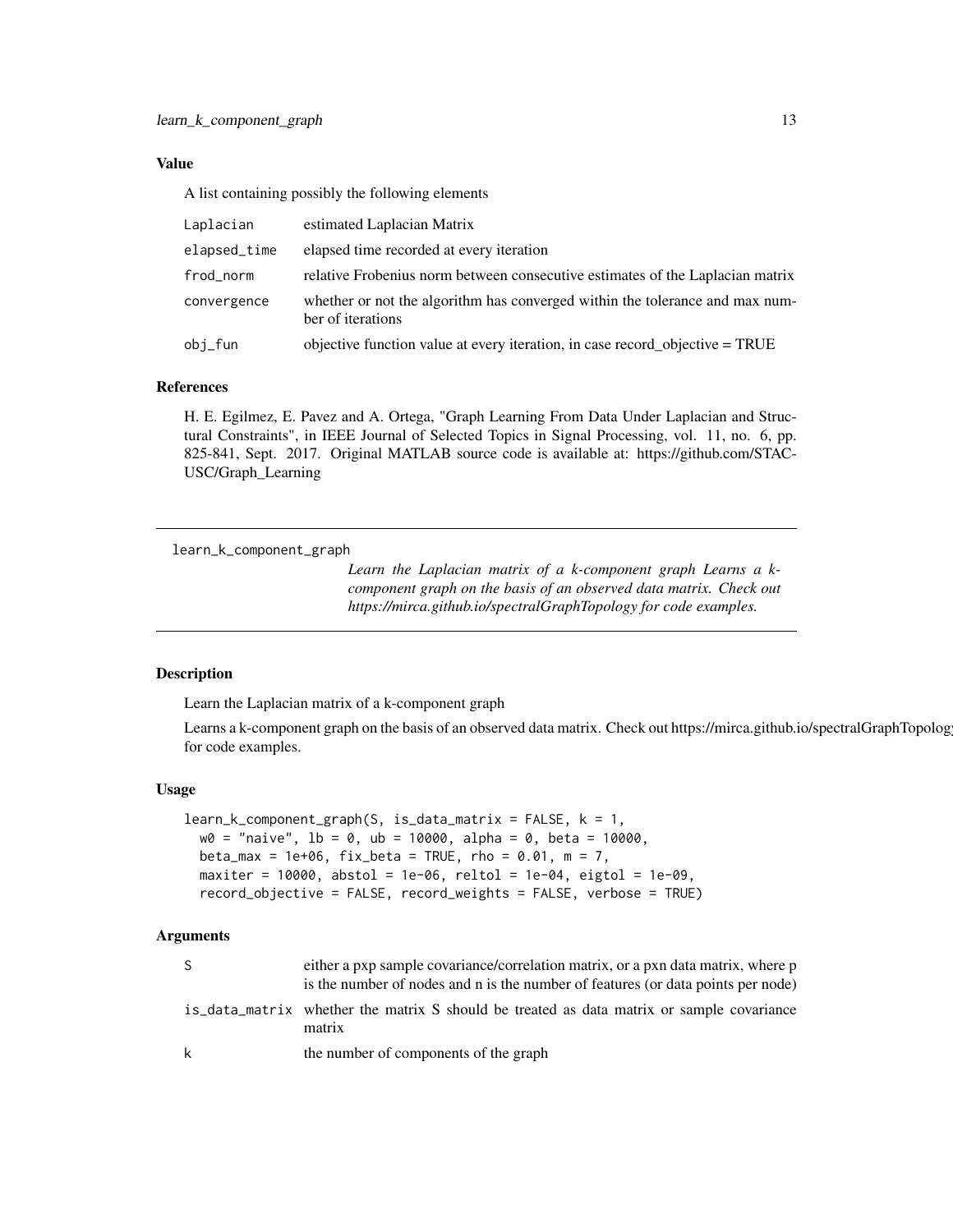| w0               | initial estimate for the weight vector the graph or a string selecting an appropri-<br>ate method. Available methods are: "qp": finds w0 that minimizes $\text{Iginv}(S)$ -<br>$L(w0)$    F, w0 > = 0; "naive": takes w0 as the negative of the off-diagonal ele-<br>ments of the pseudo inverse, setting to 0 any elements s.t. $w0 < 0$ |  |
|------------------|-------------------------------------------------------------------------------------------------------------------------------------------------------------------------------------------------------------------------------------------------------------------------------------------------------------------------------------------|--|
| 1b               | lower bound for the eigenvalues of the Laplacian matrix                                                                                                                                                                                                                                                                                   |  |
| ub               | upper bound for the eigenvalues of the Laplacian matrix                                                                                                                                                                                                                                                                                   |  |
| alpha            | L1 regularization hyperparameter                                                                                                                                                                                                                                                                                                          |  |
| beta             | regularization hyperparameter for the term $\ L(w) - U$ Lambda U' $\ A2_F$                                                                                                                                                                                                                                                                |  |
| beta_max         | maximum allowed value for beta                                                                                                                                                                                                                                                                                                            |  |
| fix_beta         | whether or not to fix the value of beta. In case this parameter is set to false, then<br>beta will increase (decrease) depending whether the number of zero eigenvalues<br>is lesser (greater) than k                                                                                                                                     |  |
| rho              | how much to increase (decrease) beta in case fix_beta = FALSE                                                                                                                                                                                                                                                                             |  |
| m                | in case is $\Delta$ data matrix = TRUE, then we build an affinity matrix based on Nie<br>et. al. 2017, where m is the maximum number of possible connections for a<br>given node                                                                                                                                                          |  |
| maxiter          | the maximum number of iterations                                                                                                                                                                                                                                                                                                          |  |
| abstol           | absolute tolerance on the weight vector w                                                                                                                                                                                                                                                                                                 |  |
| reltol           | relative tolerance on the weight vector w                                                                                                                                                                                                                                                                                                 |  |
| eigtol           | value below which eigenvalues are considered to be zero                                                                                                                                                                                                                                                                                   |  |
| record_objective |                                                                                                                                                                                                                                                                                                                                           |  |
|                  | whether to record the objective function values at each iteration                                                                                                                                                                                                                                                                         |  |
|                  | record_weights whether to record the edge values at each iteration                                                                                                                                                                                                                                                                        |  |
| verbose          | whether to output a progress bar showing the evolution of the iterations                                                                                                                                                                                                                                                                  |  |

# Value

A list containing possibly the following elements:

| Laplacian    | the estimated Laplacian Matrix                                                                  |  |
|--------------|-------------------------------------------------------------------------------------------------|--|
| Adjacency    | the estimated Adjacency Matrix                                                                  |  |
| W            | the estimated weight vector                                                                     |  |
| lambda       | optimization variable accounting for the eigenvalues of the Laplacian matrix                    |  |
| U            | eigenvectors of the estimated Laplacian matrix                                                  |  |
| elapsed_time | elapsed time recorded at every iteration                                                        |  |
| beta_seq     | sequence of values taken by beta in case fix_beta = FALSE                                       |  |
| convergence  | boolean flag to indicate whether or not the optimization converged                              |  |
| obj_fun      | values of the objective function at every iteration in case record objective $=$<br><b>TRUE</b> |  |
| loglike      | values of the negative loglikelihood at every iteration in case record_objective =<br>TRUE      |  |
| w_seq        | sequence of weight vectors at every iteration in case record_weights = TRUE                     |  |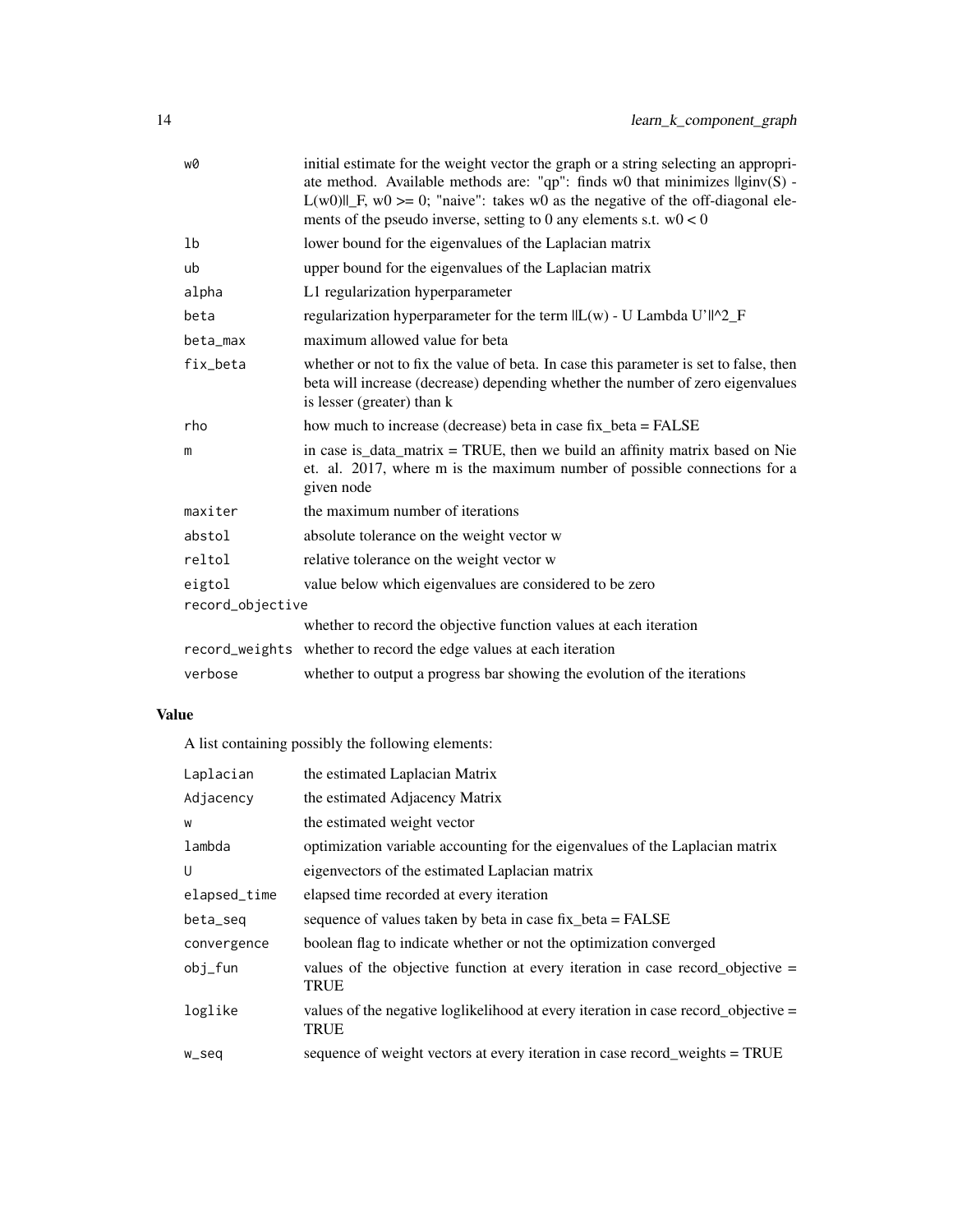#### <span id="page-14-0"></span>Author(s)

Ze Vinicius and Daniel Palomar

#### References

S. Kumar, J. Ying, J. V. de Miranda Cardoso, D. P. Palomar. A unified framework for structured graph learning via spectral constraints (2019). https://arxiv.org/pdf/1904.09792.pdf

#### Examples

```
# design true Laplacian
Laplacian \leq rbind(c(1, -1, 0, 0),
                    c(-1, 1, 0, 0),
                     c(\emptyset, \emptyset, 1, -1),
                     c(\emptyset, \emptyset, -1, 1)n <- ncol(Laplacian)
# sample data from multivariate Gaussian
Y <- MASS::mvrnorm(n * 500, rep(0, n), MASS::ginv(Laplacian))
# estimate graph on the basis of sampled data
graph \leq learn_k_component_graph(cov(Y), k = 2, beta = 10)
graph$Laplacian
```
<span id="page-14-1"></span>learn\_laplacian\_gle\_admm

*Learn the weighted Laplacian matrix of a graph using the ADMM method*

#### Description

Learn the weighted Laplacian matrix of a graph using the ADMM method

#### Usage

```
learn\_laplacian_gle\_admm(S, A\_mask = NULL, alpha = 0, rho = 1,maxiter = 10000, reltol = 1e-05, record_objective = FALSE,
 verbose = TRUE)
```

| S                | a pxp sample covariance/correlation matrix                                     |  |
|------------------|--------------------------------------------------------------------------------|--|
| A_mask           | the binary adjacency matrix of the graph                                       |  |
| alpha            | L1 regularization hyperparameter                                               |  |
| rho              | ADMM convergence rate hyperparameter                                           |  |
| maxiter          | the maximum number of iterations                                               |  |
| reltol           | relative tolerance on the Laplacian matrix estimation                          |  |
| record_objective |                                                                                |  |
|                  | whether or not to record the objective function. Default is FALSE              |  |
| verbose          | if TRUE, then a progress bar will be displayed in the console. Default is TRUE |  |
|                  |                                                                                |  |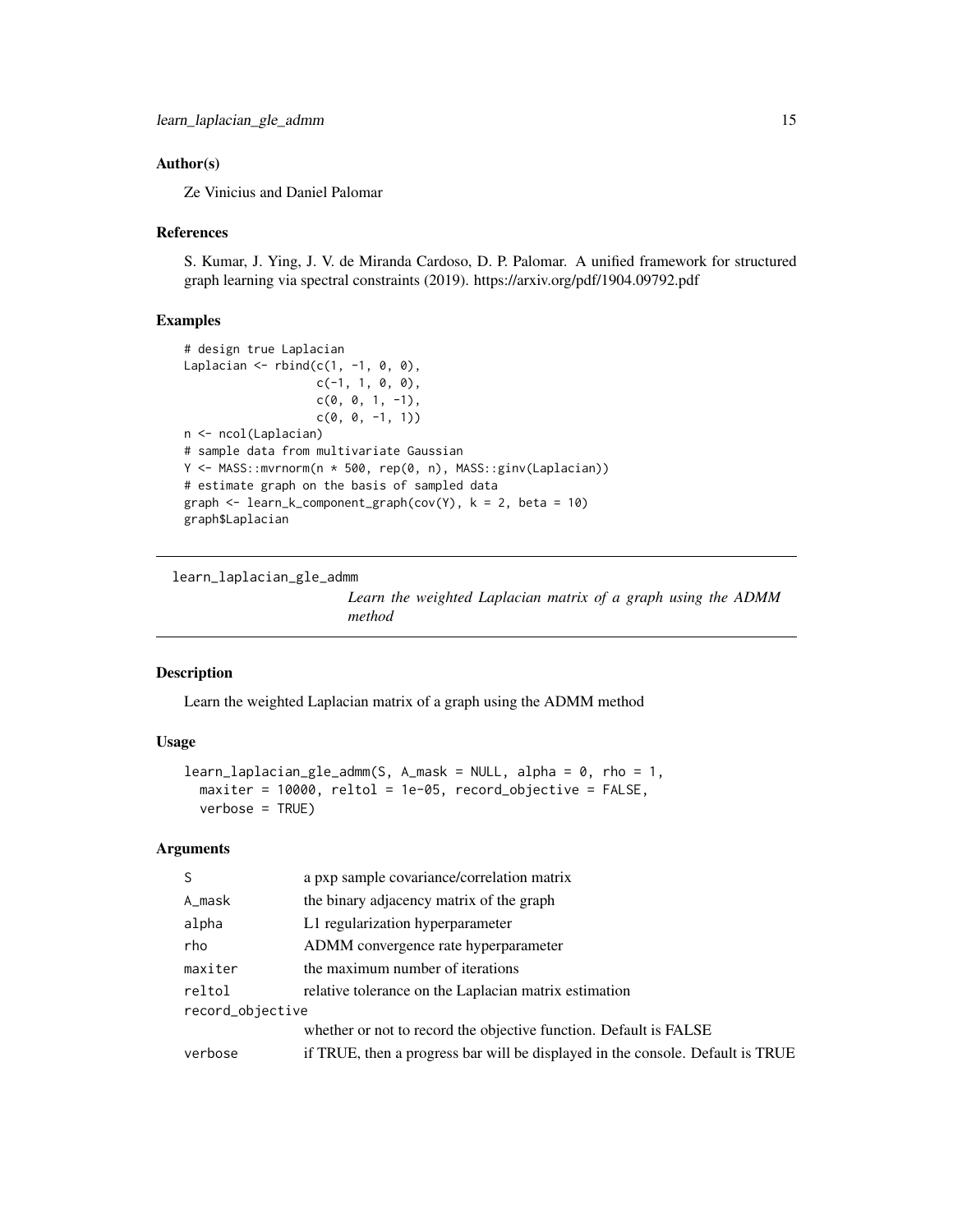A list containing possibly the following elements:

| Laplacian   | the estimated Laplacian Matrix                                                           |
|-------------|------------------------------------------------------------------------------------------|
| Adjacency   | the estimated Adjacency Matrix                                                           |
| convergence | boolean flag to indicate whether or not the optimization converged                       |
| obi_fun     | values of the objective function at every iteration in case record objective $=$<br>TRUE |

### Author(s)

Ze Vinicius, Jiaxi Ying, and Daniel Palomar

#### References

Licheng Zhao, Yiwei Wang, Sandeep Kumar, and Daniel P. Palomar. Optimization Algorithms for Graph Laplacian Estimation via ADMM and MM. IEEE Trans. on Signal Processing, vol. 67, no. 16, pp. 4231-4244, Aug. 2019

<span id="page-15-1"></span>learn\_laplacian\_gle\_mm

*Learn the weighted Laplacian matrix of a graph using the MM method*

# Description

Learn the weighted Laplacian matrix of a graph using the MM method

#### Usage

```
learn_laplacian_gle_mm(S, A_mask = NULL, alpha = 0, maxiter = 10000,
 reltol = 1e-05, record_objective = FALSE, verbose = TRUE)
```

| S                | a pxp sample covariance/correlation matrix                                     |  |
|------------------|--------------------------------------------------------------------------------|--|
| A_mask           | the binary adjacency matrix of the graph                                       |  |
| alpha            | L1 regularization hyperparameter                                               |  |
| maxiter          | the maximum number of iterations                                               |  |
| reltol           | relative tolerance on the weight vector w                                      |  |
| record_objective |                                                                                |  |
|                  | whether or not to record the objective function. Default is FALSE              |  |
| verbose          | if TRUE, then a progress bar will be displayed in the console. Default is TRUE |  |

<span id="page-15-0"></span>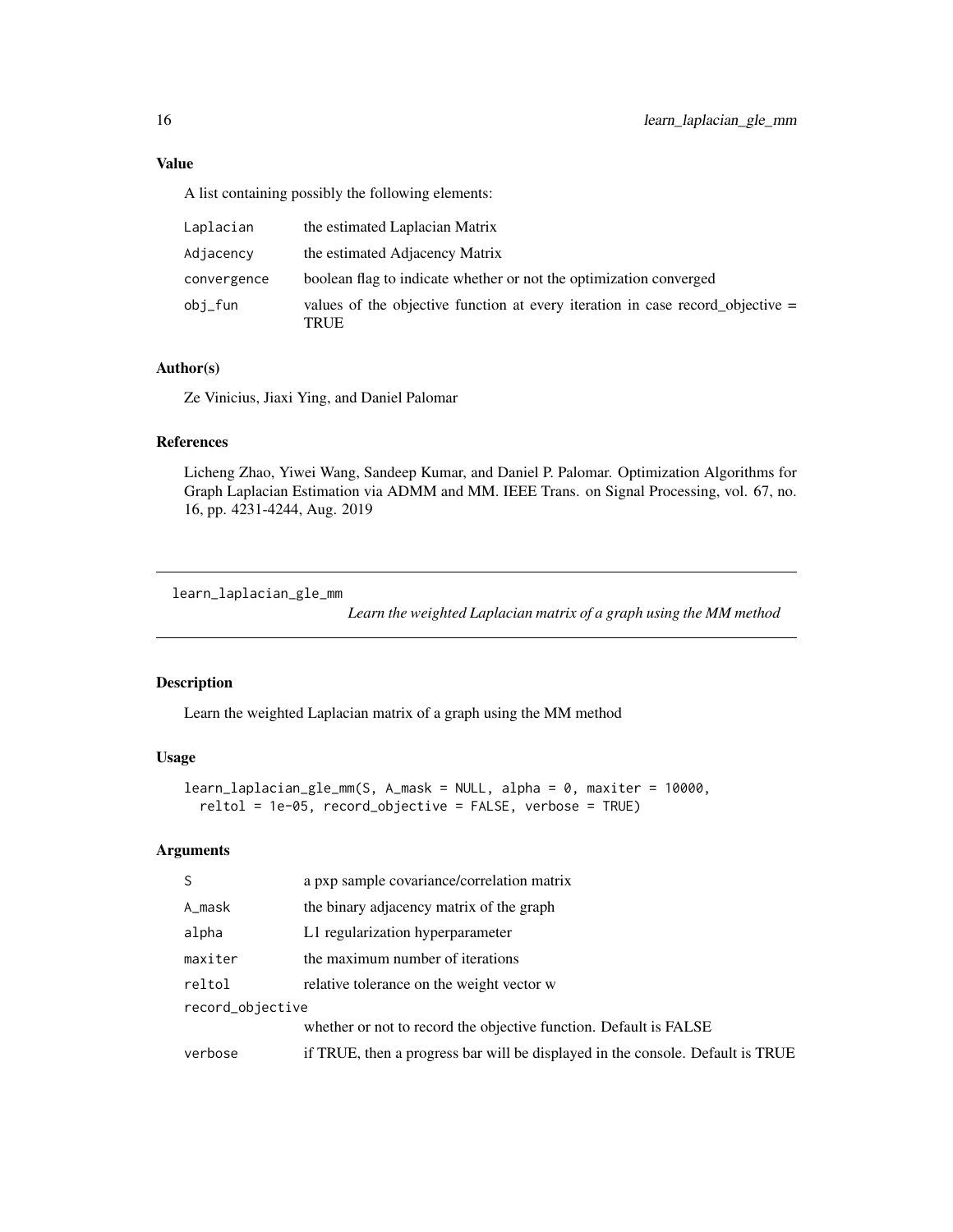# <span id="page-16-0"></span>relative\_error 17

# Value

A list containing possibly the following elements:

| Laplacian   | the estimated Laplacian Matrix                                                           |
|-------------|------------------------------------------------------------------------------------------|
| Adjacency   | the estimated Adjacency Matrix                                                           |
| convergence | boolean flag to indicate whether or not the optimization converged                       |
| obi_fun     | values of the objective function at every iteration in case record objective $=$<br>TRUE |

# Author(s)

Ze Vinicius, Jiaxi Ying, and Daniel Palomar

#### References

Licheng Zhao, Yiwei Wang, Sandeep Kumar, and Daniel P. Palomar. Optimization Algorithms for Graph Laplacian Estimation via ADMM and MM. IEEE Trans. on Signal Processing, vol. 67, no. 16, pp. 4231-4244, Aug. 2019

relative\_error *Computes the relative error between two matrices*

# Description

Computes the relative error between two matrices

# Usage

relative\_error(A, B)

#### Arguments

|   | first matrix  |
|---|---------------|
| R | second matrix |

# Examples

library(spectralGraphTopology)  $X \leftarrow L(c(1, 0, 1))$ relative\_error(X, X)